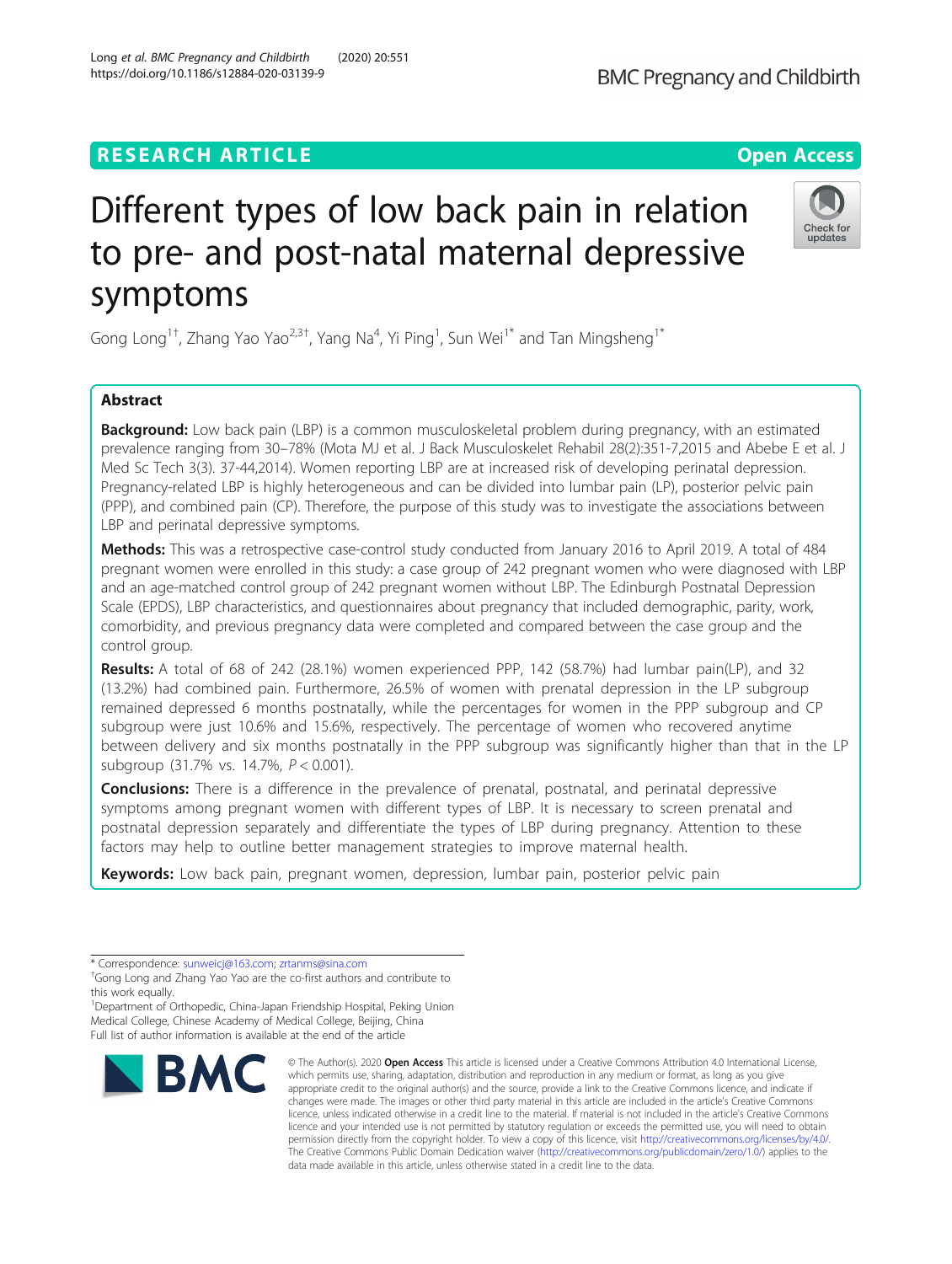## Background

Low back pain (LBP) is a common musculoskeletal problem during pregnancy, with an estimated prevalence ranging from  $30-78\%$  [\[1](#page-7-0), [2](#page-7-0)]. This condition is generally severe enough to interfere with daily life, causing limitations in performance and productivity at work [\[3\]](#page-7-0). The consequences of pregnancy-related LBP involve increased sick leave, high rates of functional disability, and increased seeking of treatment for symptom relief. However, regression of LBP after delivery may be slow and incomplete, and 15% of women with this condition have dated the commencement of pain to the time of one of their pregnancies  $[4]$  $[4]$ . These intractable reactions may trigger perinatal depression [[5\]](#page-7-0).

Perinatal depression is defined as prepartum depression lasting up to 1 year postpartum. Perinatal depression is common morbidity during pregnancy and lactation, with international prevalence rates ranging between 8% and 36% [[6](#page-7-0)], and this disease compromises maternal and even paediatric health [[5,](#page-7-0) [6](#page-7-0)]. The aetiology of perinatal depression is multifactorial and complex. Many psychological, psychosocial, socioeconomic, and obstetric risk factors, such as educational level, annual household income, and unexpected sex of the baby, have been reported to be associated with this mental disorder [[6,](#page-7-0) [7\]](#page-7-0). Women reporting LBP are at increased risk of developing perinatal depression [\[6](#page-7-0), [8](#page-7-0), [9](#page-7-0)].

Previous studies have concurred that pregnancyrelated LBP is highly heterogeneous and can be divided into lumbar pain (LP) and posterior pelvic pain (PPP) [\[8](#page-7-0), [10](#page-7-0)–[14](#page-7-0)]. The former is rather constant throughout pregnancy with a frequency of approximately 10%, whereas the latter seems to increase in frequency in the beginning and remain constant at a higher level, approximately 35% throughout pregnancy [[10\]](#page-7-0). After delivery, regression of the different pain types also differs substantially. Lumbar pain does not regress as expected, whereas posterior pelvic pain diminishes in week 11 postpartum to approximately 5% [[11\]](#page-7-0).

Perinatal depression can be divided into prepartum depression and postpartum depression by the event of delivery. Just because of this event, different LBP subtypes began developing toward different directions [[11](#page-7-0)]. At present, the association between LBP and depression has been well known to clinicians [[5,](#page-7-0) [6\]](#page-7-0). However, such an association is overly general and lacks further deep and specific insight. In the clinic, a pregnant woman with LBP should be determined to type her pain before offering the appropriate treatments. Besides, if depression is present for this woman at the same time and when it occurs (preoperative, postoperative, or both) should also be considered. Therefore, it is far from taking further and individualized measures to deal with these two conditions for clinicians with a superficial understanding of their connections. To our best knowledge, there are few studies about the characteristics of perinatal depression across LBP subtypes and their associations. Therefore, the purpose of this study was to investigate the association between LBP and perinatal depression and the characteristics of depressive symptoms among pregnant women with different types of LBP.

## Methods

## Design

This was a retrospective case-control study conducted from January 2016 to April 2019. This research has been approved by the IRB of the authors' affiliated institutions.

## Subjects

All the enrolled women who attended the antenatal clinic in the Department of Gynecology, University Hospital of \*\* gave written consent. The pregnant women who were diagnosed with LBP were assigned as the case group, and the age-matched healthy pregnant women without LBP were assigned as the control group from the same hospital during the same time. Pregnant women generally need to register at an obstetrics unit in the 12th week of pregnancy. They are examined due to obstetric reasons on 12–14 scheduled dates during the whole pregnancy. Nineteen women with a history of any disease before pregnancy or substance abuse were excluded. Another 32 women also had to be excluded: lost to follow-up/incomplete data  $(N = 09)$ , feelings of severe and constant fatigue( $N = 00$ ), adverse life events during pregnancy and previous pregnancy including unplanned abortion, severe foetal malformations, and dead foetuses due to potential risks for perinatal depression( $N = 07$ ) [[5\]](#page-7-0), pregnancy via reproductive medicine  $(N = 01)$ , loss of close companions/family members/friends during the previous 12 months  $(N = 08)$ , and severe hypertension and diabetes during pregnancy  $(N = 07)$ . Finally, a total of 484 pregnant women were enrolled in this study: a case group of 242 pregnant women with LBP and an age-matched control group of 242 pregnant women without LBP. The patients in the case group were further divided into three groups: the LP group, PPP group, and CP group.

## **Instruments**

#### Edinburgh Postnatal Depression Scale (EPDS)

The outcome of interest was a positive screen for perinatal depression symptoms using the EPDS [\[15](#page-7-0)]. Women who have a consultation in an antenatal clinic in our hospital are routinely administered the EDPS to screen for depression. This scale consists of 10 short questions with a choice of four answers that closely reflects how she was feeling over the past seven days.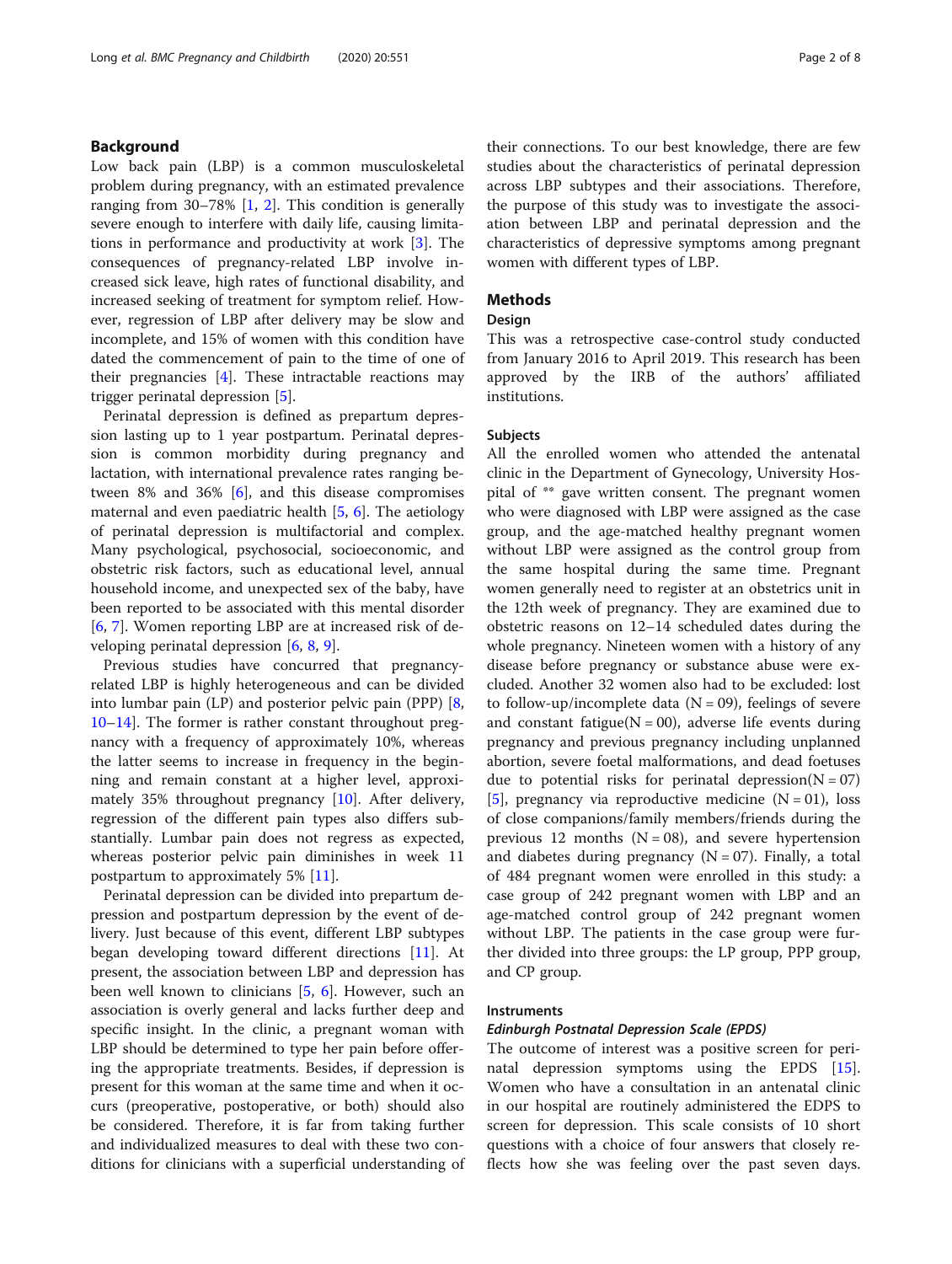<span id="page-2-0"></span>Scores are recorded as 0, 1, 2, and 3 according to symptom severity. Certain question items (i.e., 3, 2, 1, and 0) are scored in a reverse manner. The EPDS has been studied extensively, and it is thought to be a valid screen for both pre- and postnatal depression [[15](#page-7-0)–[17](#page-7-0)]. The EPDS has been widely used for research and for use in the community to screen for pregnancy-related depression with a sensitivity of 86%, a specificity of 78%, and a positive predictive value of 73% [\[15](#page-7-0)]. A score  $\geq$  13 on the EPDS is the recommended cutoff to use for identifying probable major depression perinatally [[15\]](#page-7-0). The EPDS was administered by an experienced psychiatrist through an interview or telephone call. Each woman was evaluated once for this rating in the morning during the third trimester (T1) before delivery and six months (T2) after delivery (Fig. 1). Perinatal depression is represented by a positive screen for both prenatal and postnatal depression  $[5]$  $[5]$ .

## Description of low back pain (LBP) and its subdivisions

LBP in pregnancy has been defined as a recurrent or continuous pain rating of  $\geq$  3 for more than one week from the lumbar spine or pelvis  $[14]$ . The pain intensity was evaluated with the self-reported scale of 0–10 (0 as no pain to 10 as the worst possible pain) to screen LBP through an interview or telephone call at the same time points as those of the EPDS (Fig. 1). A recurrent or continuous LBP rating of  $\geq$  3 has a disabling influence on the quality of life  $[18]$  $[18]$ , and previous studies have demonstrated that disabling LBP has a close association with depression  $[6, 7]$  $[6, 7]$  $[6, 7]$ . The exposures of interest were binary variables about the pain types perinatally (lumbar pain = 1 and posterior pelvic pain = 0 during the data input).

Lumbar pain (LP) was characterized by a history of lumbar back pain before pregnancy, pain drawing with markings above the sacrum in the lumbar spine, a decreased range of motion in the lumbar spine, pain upon palpation of the erector spinae muscle and negative results on the posterior pelvic pain provocation test. PPP was characterized by no history of lumbar back pain before pregnancy, pain drawing with markings in the gluteal area, time- and weight-bearing related to pain deep in the gluteal area, pain-free intervals, free range of motion in the spine and positive results on the posterior pelvic pain provocation test<sup>[\[8](#page-7-0)]</sup>. Combined pain was defined as having both LP and PPP.

During the period of pregnancy and six months postnatally, all the women who experienced LBP would be referred to a multidisciplinary team, which included an obstetrician, orthopaedist, acupuncturist, and physiotherapist. This team, the participants of whom were blinded to the results of the depressive evaluation, identified the pain types according to the characteristics mentioned above. According to the results, treatments would be recommended, including education regarding anatomy and kinesiology, back-strengthening exercises, reducing physical activity, avoiding overloading the pelvis, physiotherapy, manipulation, yoga training, and/or acupuncture. The treatment plan depended on the needs of the particular women and the discomfort level [[14\]](#page-7-0).

#### Questionnaire about the pregnancy

This questionnaire was designed by the authors, and it collected data that included age, BMI, educational level, annual household income, caesarean delivery, breastfeeding, unexpected sex of the baby, parity, sick leave, large amount of physical demand (twisting/lifting movements) and LBP in the previous pregnancy. It was filled in by the subject before the first assessment (Fig. 1). Participants were asked to give their choices. In accordance with the rule of at least ten events per variable in the analysis, the number of variables had to be limited [\[19](#page-7-0)].

#### Sample size

The sample size was calculated to detect a mean difference in pain scores of 0.5 with a standard deviation (SD) of 0.25. The error was set at 0.05, and the power level was set at 90% with additional compensation for a

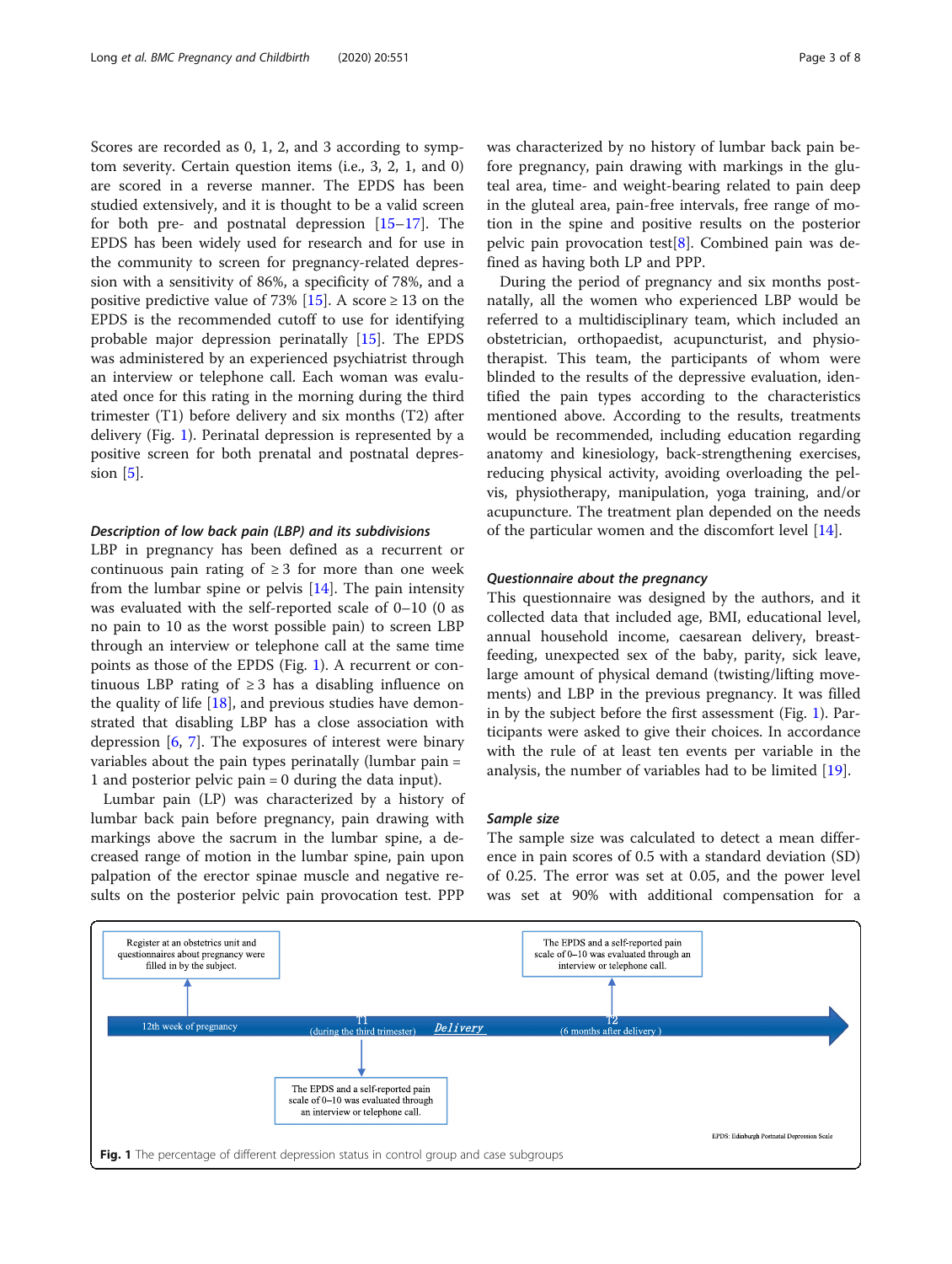possible dropout rate of 20%. The required sample size was at least 28 patients in each group.

#### Statistical analysis

The Kolmogorov-Smirnov test was used to assess the distribution of continuous variables. According to the results of the Kolmogorov-Smirnov test, we used the mean and standard deviation or the median and semiinterquartile range to demonstrate normally distributed and non-normally distributed variables, respectively. Ordinal variables were described as proportions. The Chisquare test was carried out to compare dichotomous variables, and Student's t-test was used for continuous variables. The Kruskal-Wallis test was used for multigroup comparisons of nonparametric data on the ordinal level. Logistic regression was performed to estimate the odds ratio (OR) and the associated 95% confidence interval (CI) to determine LBP types in perinatal depression. Multivariate logistic models were performed using stepwise elimination of variables of interest from univariate analysis after adjustment for confounding factors. Logistic regression analysis was used to examine the association between depression pre- and postnatally, different types of LBP, and possible confounders. The dependent variable was depression pre- and postpartum. Different LBP types were entered as categorical independent variables (no LBP as a reference). The covariates were suspected if the prevalence of the LBP type and perinatal depression were higher when the risk factor was present and if the crude odds ratios were statistically significant for each association. The power of the sample size was calculated by G\*Power (version 3.1, Heinrich-Heine-Universita¨t Du¨sseldorf, Germany). The statistical significance and power analysis were P-values  $\leq 0.05$  and 0.8, respectively. SPSS version 22 (SPSS; Chicago, IL, USA) was used to perform all analyses.

Table 1 Characteristics of the studied women

## Results

The mean age of the 242 women with LBP and without LBP was  $27.4 \pm 4.5$  years and  $27.6 \pm 4.8$  years, respectively. A total of 68 of 242 (28.1%) women experienced PPP, 142 (58.7%) had lumbar pain, and 32 (13.2%) had combined pain. The clinical data of the four groups classified based on the type of LBP are shown in Table 1. The overall sociodemographic patient characteristics were similar across LBP types, with the exception of "a large amount of physical demand" and "LBP in previous pregnancy" (Table 1).

## 3.1 The reliability analysis of measurements

The internal reliabilities of the EPDS in this study at both time points were good (Cronbach's alpha:  $T1\alpha =$ 0.835; T2α = 0.826).

## 3.2 Depressive symptoms and different LBP types in pregnant women

Before delivery, the prevalence of depressive symptoms was higher among women with LBP (lumbar pain + posterior pelvic pain + combined pain) than among women without LBP (26.0% vs. 11.2%, P < 0.001). Women with PPP had a higher prevalence of depressive symptoms than those without LBP  $(P < 0.001)$  and those with LP  $(P = 0.014)$  (Table [2](#page-4-0)). However, there was no difference in the prevalence of depressive symptoms between those with PPP and those with the remaining LBP types (Fig. [1](#page-2-0)).

After delivery, the prevalence of depressive symptoms remained higher among women with LBP than among women without LBP (44% vs. 32%,  $P < 0.001$ ). Women with LP had a higher prevalence of depressive symptoms than those without LBP  $(P = 0.015)$ 

|                                                                        | Without LBP $(n = 242)$ | $LP (n = 68)$      | PPP $(n = 142)$    | $CP (n = 32)$      | $P$ value  |
|------------------------------------------------------------------------|-------------------------|--------------------|--------------------|--------------------|------------|
| Age (Mean $\pm$ SD) (years)                                            | $27.4 \pm 4.5$          | $26.8 \pm 4.2$     | $27.8 \pm 4.7$     | $28.4 \pm 3.9$     | 0.297      |
| BMI (Mean $\pm$ SD) (kg/m2)                                            | $26.0 \pm 1.2$          | $26.2 \pm 1.3$     | $25.7 \pm 1.8$     | $25.8 \pm 1.6$     | 0.079      |
| Educational Levels ( $\geq$ high school/university) ( $N$ ,%)          | 132(54.5%)              | 32(47.1%)          | 80(56.3%)          | 14(43.8%)          | 0405       |
| Household annual income (Dollars)                                      | $1400.5 \pm 600.3$      | $1498.5 \pm 580.3$ | $1540.5 \pm 612.3$ | $1389.5 \pm 670.3$ | 0.140      |
| Caesarean delivery (N, %)                                              | 26(10.7%)               | $9(13.2\%)$        | 18(12.7%)          | 6(18.8%)           | 0.609      |
| Breast-feeding (N, %)                                                  | 212(87.6%)              | 58(85.3%)          | 122(85.9%)         | 24(75%)            | 0.290      |
| Unexpected gender of the baby (N, %)                                   | 25(10.3%)               | $9(13.2\%)$        | 18 (12.7%)         | 5(15.6%)           | 0.755      |
| Primigravida (N, %)                                                    | 168(69.4%)              | 48(70.6%)          | 103(72.5%)         | 22(68.9%)          | 0.927      |
| Sick leave $\geq$ 90 days (N, %)                                       | 32(13.2%)               | 13(19.1%)          | 23(16.2%)          | 4(12.5%)           | 0.610      |
| Large amount of physical demand (Twisting/lifting<br>movements) (N, %) | 52(21.5%)               | 30(44.1%)          | 34(23.9%)          | $9(28.1\%)$        | $0.002*$   |
| LBP in previous pregnancy (N, %)                                       | 80(33.1%)               | 39(57.4%)          | 76(53.5%)          | 19(59.4%)          | $< 0.001*$ |

P values from ANOVA, Kruskal-Wallis or Chi test. All original 2-tailed P values were multiplied by 6 (Bonferroni correction). \*indicates statistically significant. LBP Low Back Pain, LP Lumbar Pain, PPP Posterior Pelvic Pain, CP Combined Pain, SD Standard Deviation, BMI Body Mass Index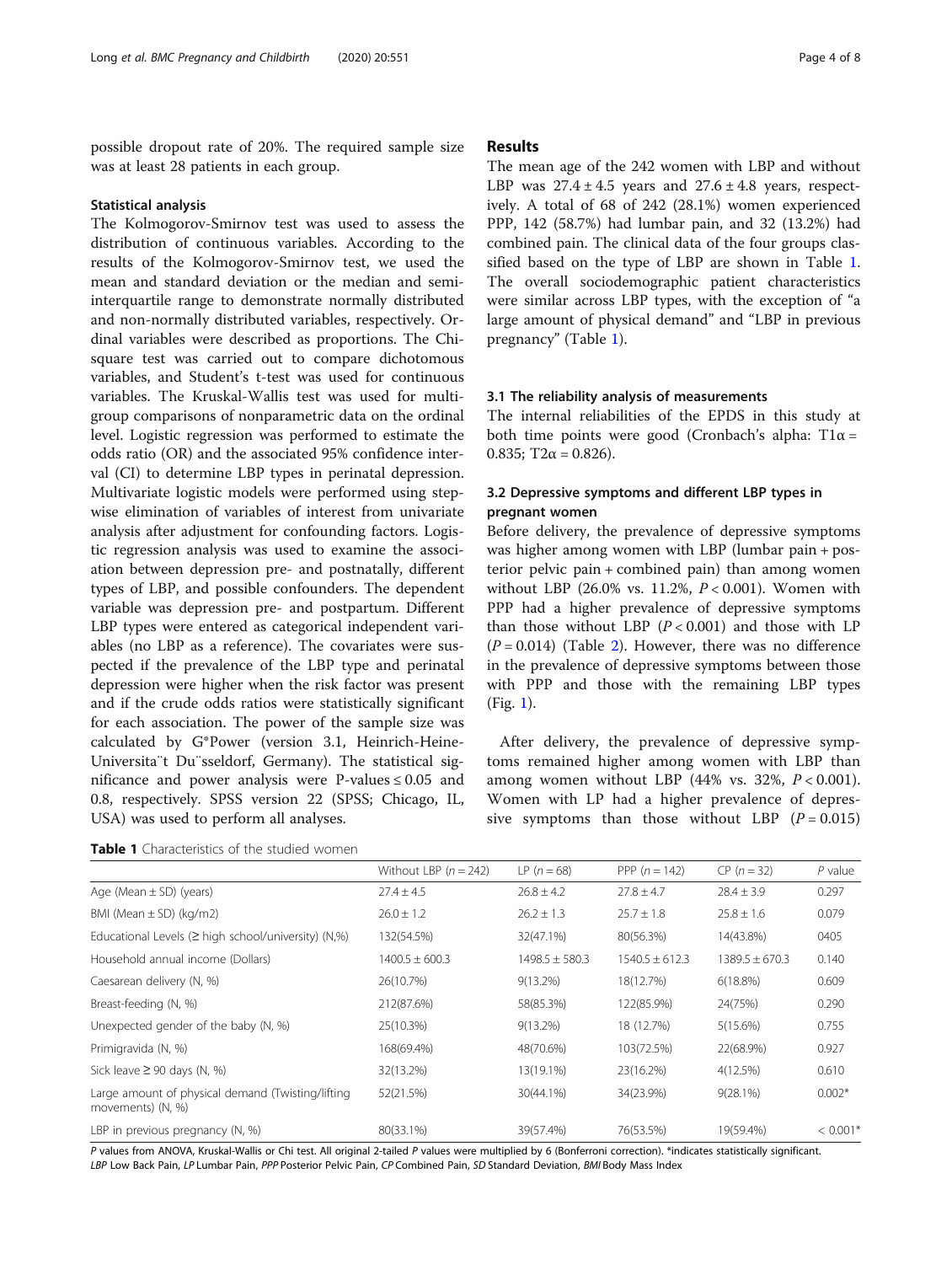<span id="page-4-0"></span>Table 2 Crude and adjusted odds ratios (ORs) and 95% confidence intervals (CIs) for the association between LBP type and perinatal depression

| Independent Variables                      | Prenatal Depression |            | Postnatal Depression |            | Perinatal Depression |            |
|--------------------------------------------|---------------------|------------|----------------------|------------|----------------------|------------|
|                                            | Adjusted OR#        | P          | Adjusted OR#         | P          | Adjusted OR#         | P          |
| LBP types                                  |                     |            |                      |            |                      |            |
| No LBP (ref.)                              |                     |            |                      |            |                      |            |
| IP                                         | $1.1(0.7-1.7)$      | $< 0.001*$ | $3.2$ $(2.1 - 4.8)$  | $< 0.001*$ | $3.6(3.0-4.3)$       | $< 0.001*$ |
| PPP                                        | $2.9(1.7-4.9)$      | $< 0.001*$ | $1.1(0.6-1.9)$       | $< 0.001*$ | $1.1(0.8-1.5)$       | $< 0.001*$ |
| CP                                         | $2.3(1.2 - 4.6)$    | $< 0.001*$ | $1.9(1.0-3.8)$       | $< 0.001*$ | $2.1(1.4-3.2)$       | $< 0.001*$ |
| Educational level ≥ high school/university | $0.4(0.3-0.6)$      | $< 0.001*$ | $0.4(0.3-0.6)$       | $< 0.001*$ | $0.4(0.3 - 0.6)$     | $0.004*$   |
| Household annual income (<\$6,000)         | $1.2(0.7-2.2)$      | $< 0.001*$ | $1.4(0.8-2.5)$       | $< 0.001*$ | $1.3(0.7 - 2.3)$     | $< 0.001*$ |
| Sick leave $\geq 90$ days                  | $1.1(0.7-1.8)$      | $< 0.001*$ | $1.2(0.8-1.9)$       | $0.004*$   | $1.5(0.9 - 2.4)$     | $0.003*$   |
| Primigravida                               | $1.3(0.9-2.0)$      | $< 0.001*$ | $1.4(0.9-2.1)$       | $< 0.001*$ | $1.4(0.9 - 2.1)$     | $< 0.001*$ |
| Unexpected sex of the baby                 | $1.4(0.9-2.2)$      | $0.001*$   | $1.3(0.8-2.1)$       | $0.004*$   | $1.5(0.9 - 2.4)$     | $0.005*$   |
| Normal BMI (18.5-23.9)                     | $1.2(0.8-1.8)$      | $< 0.001*$ | $1.3(0.9-2.0)$       | $< 0.001*$ | $1.1(0.7-1.7)$       | $< 0.001*$ |

\*indicates statistical significance. # fully adjusted by confounding factors. Odds ratios as well as 95% CIs were shown. OR Odds Ratio, LBP Low Back Pain, LP Lumbar Pain, PPP Posterior Pelvic Pain, CP Combined Pain, BMI Body Mass Index

and those with PPP  $(P = 0.022)$  (Fig. [1\)](#page-2-0). However, there was no difference in the prevalence of depressive symptoms between those with LP and those with the remaining LBP types (Fig. [1](#page-2-0)).

During the perinatal period, the same situation as the postnatal period regarding the prevalence of depressive symptoms was observed (Fig. [1](#page-2-0)).

## 3.3 Development of depressive symptoms in pregnant women with different LBP types

The percentage of depressive symptoms in women without LBP slightly increased from the prenatal period (11.2% at T1) to the 6-month postnatal period (13.2% at T2), while depressive symptoms with LBP were reported by more women at T1 (41.7%) than at T2 (33.8%). A decrease in the percentage of women indicating PPP with depressive symptoms was observed after delivery from 31.7–12.7%, while an increase in LP with depressive symptoms was seen from 14.7–26.5%. For CP during the observed period, the percentage of depression remained stable at 25% (Fig. [2\)](#page-5-0).

In the LP subgroup, 26.5% of women with prenatal depression remained depressed at six months postnatally, while this percentage for those women in the PPP subgroup and CP subgroup was 10.6% and 15.6%, respectively. In the PPP subgroup, 12.7% of women who did not have prenatal depression became depressed before six months postnatally, while this percentage for those in the LP subgroup and CP subgroup was 26.5% and 25.0%, respectively. The percentage of women who recovered anytime between delivery and six months postnatally, namely, the percentage of "prenatal depression only," in the PPP subgroup was significantly higher than that in the LP subgroup  $(31.7\% \text{ vs. } 14.7\%, P < 0.001)$ .

## 3.4 Risk factor analysis for prenatal depression, postnatal depression, and perinatal depression

Prenatal depression was found to have the strongest association with PPP among the three types of LBP after adjusting for the remaining covariates (adjusted  $OR =$ 2.9; 95% CI: 1.7–4.9; P < 0.001, Table 2).

By contrast, both postnatal depression  $(OR = 3.7; 95\%)$ CI: 2.7–5.6;  $P < 0.001$ ) and perinatal depression (OR = 4.0; 95% CI: 3.3–4.8; P < 0.001) were found to have the strongest association with LP after adjusting for the remaining covariates (Table 2).

## 4. Discussion

The symptoms of perinatal depression within our patients included fatigue, anorexia, sleep disorders, interference with affection for the baby, weight loss, and reduced breastfeeding. Our results demonstrated that postnatal depression and perinatal depression were 3.2 times and 3.6 times more prevalent, respectively, in women with LBP than in those without LBP. In contrast, prenatal depression was 2.9 times more prevalent in women with PPP than in those without LBP among all the covariates analyzed in this study. In addition, 26.5% of women with prenatal depression in the LP subgroup remained depressed at six months postnatally, while the percentage for those women in the PPP subgroup and CP subgroup was just 10.6% and 15.6%, respectively. The percentage of women who recovered anytime between delivery and six months postnatally, namely, the figure of "prenatal depression only", in the PPP subgroup was significantly higher than that in the LP subgroup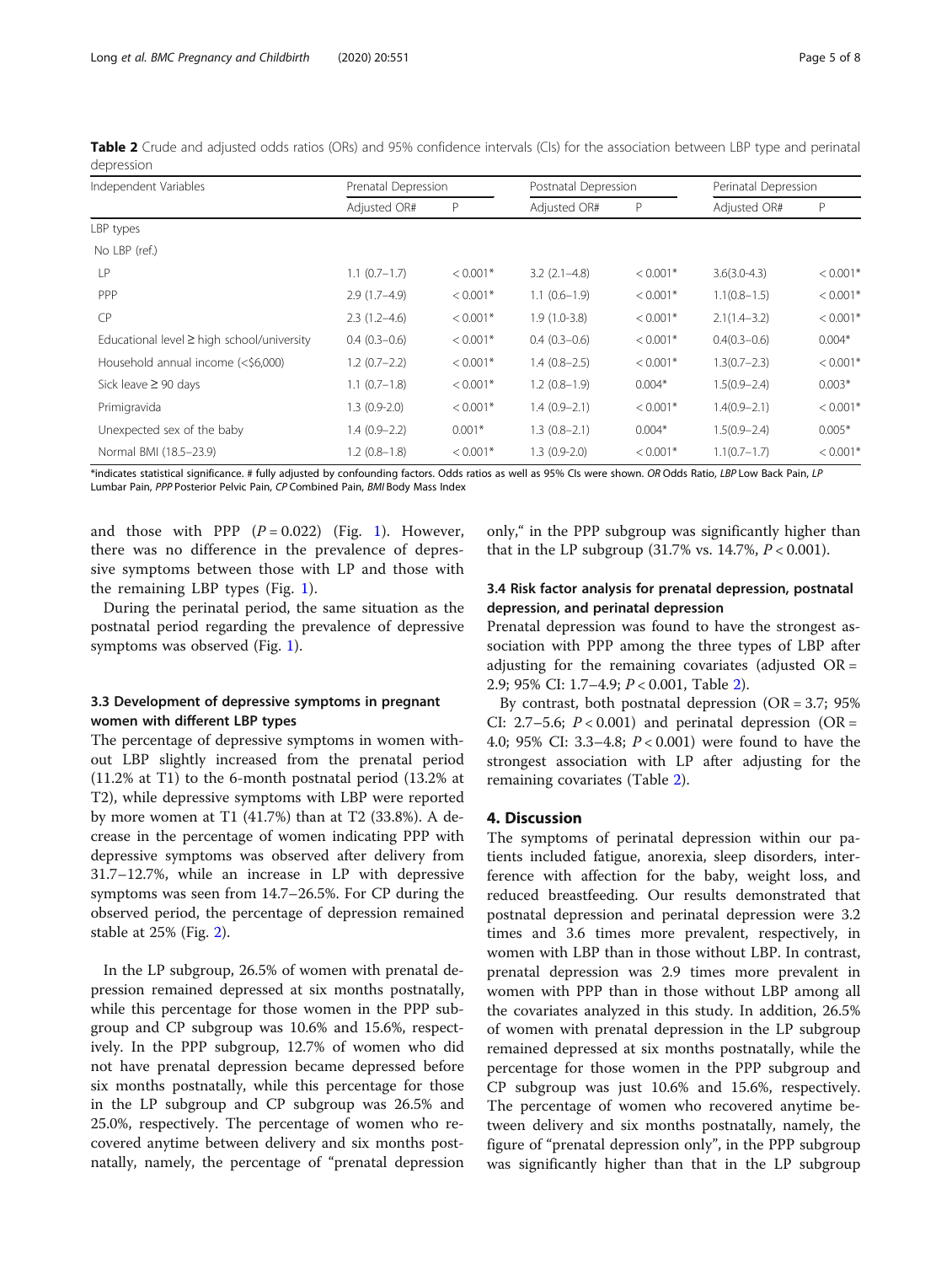<span id="page-5-0"></span>

(31.7% vs. 14.7%,  $P < 0.001$ ). The present study further confirmed the previous finding about the association between LBP and postnatal depression [[7](#page-7-0)–[9\]](#page-7-0). In addition, our results revealed that the prevalence of depression varied across LBP types and fluctuated during the perinatal period.

The aetiology of pregnancy-related depression is multifactorial and complex. Many psychological, psychosocial, socioeconomic, and obstetric risk factors have been reported to be associated with this mental disorder [[7\]](#page-7-0). Patients with well-known risk factors for the onset of pregnancy-related depression were excluded (see exclusion criteria mentioned above) as soon as possible. Among the sociodemographic statistics investigated in this study, we found that low educational level, low income, unexpected sex of the baby, primigravida, and LBP in previous pregnancy were risk factors for the onset of perinatal depression. Of these, LBP in previous pregnancy is first reported. This may be attributed to the fact that repetitive negative thinking may be a key factor in the development and persistence of depression [\[20](#page-7-0)]. The remaining risk factors were consistent with previous studies [[7,](#page-7-0) [15,](#page-7-0) [21](#page-7-0)].

Many studies have evaluated the association between postnatal depression and LBP [\[6](#page-7-0), [7,](#page-7-0) [9,](#page-7-0) [22](#page-7-0)]. However, few studies have investigated whether there is a difference in the prevalence of depressive symptoms among women with different types of LBP [\[8\]](#page-7-0). Although Gutke reported that women with lumbar pain had more depressive symptoms than women without LBP when applying a cutoff score of  $\geq 10$  or  $\geq 13$  while women with pelvic

girdle pain only screened positive when applying a cutoff of  $\geq$  10, this study only investigated the prevalence of postnatal depression and compared it across LBP types. Despite strong associations between prenatal and postnatal maternal depression [[23\]](#page-7-0), not all pregnant women experience the same course of depressive symptoms, prenatally, or postnatally [[24\]](#page-7-0). This is probably partly due to changes in psychology, physiology, and environment after delivery [\[24](#page-7-0)]. LBP, with an estimated prevalence ranging from 30–78% [[1,](#page-7-0) [2\]](#page-7-0), is undoubtedly a common musculoskeletal problem perinatally. However, no study has examined whether a prevalence of incongruence exists due to LBP between pre- and postnatal maternal depression.

The present study showed that prenatal depression was found to have the strongest association with PPP (adjusted OR = 2.9; 95% CI: 1.7–4.9;  $P < 0.001$ ), while both postnatal depression (adjusted OR = 3.2; 95% CI: 2.1–4.8;  $P < 0.001$ ) and perinatal depression (adjusted OR = 3.6; 95% CI: 3.0–4.3;  $P < 0.001$ ) were found to have the strongest association with LP. Due to the retrospective case-control study design, cause and effect cannot be established. Previous studies have shown that patients with LBP are at increased risk for comorbid mental disorders [[5](#page-7-0)–[7\]](#page-7-0). A prospective longitudinal study on depression and chronic musculoskeletal pain suggests a mutually influential relationship between chronic pain and depression [[25\]](#page-7-0). Martini suggested depression to be the logical consequence of having chronic pain [[26](#page-7-0)]. LBP results in the inability to work and social withdrawal, both leading to a feeling of helplessness and despair. Chronic pain is also associated with severe sleep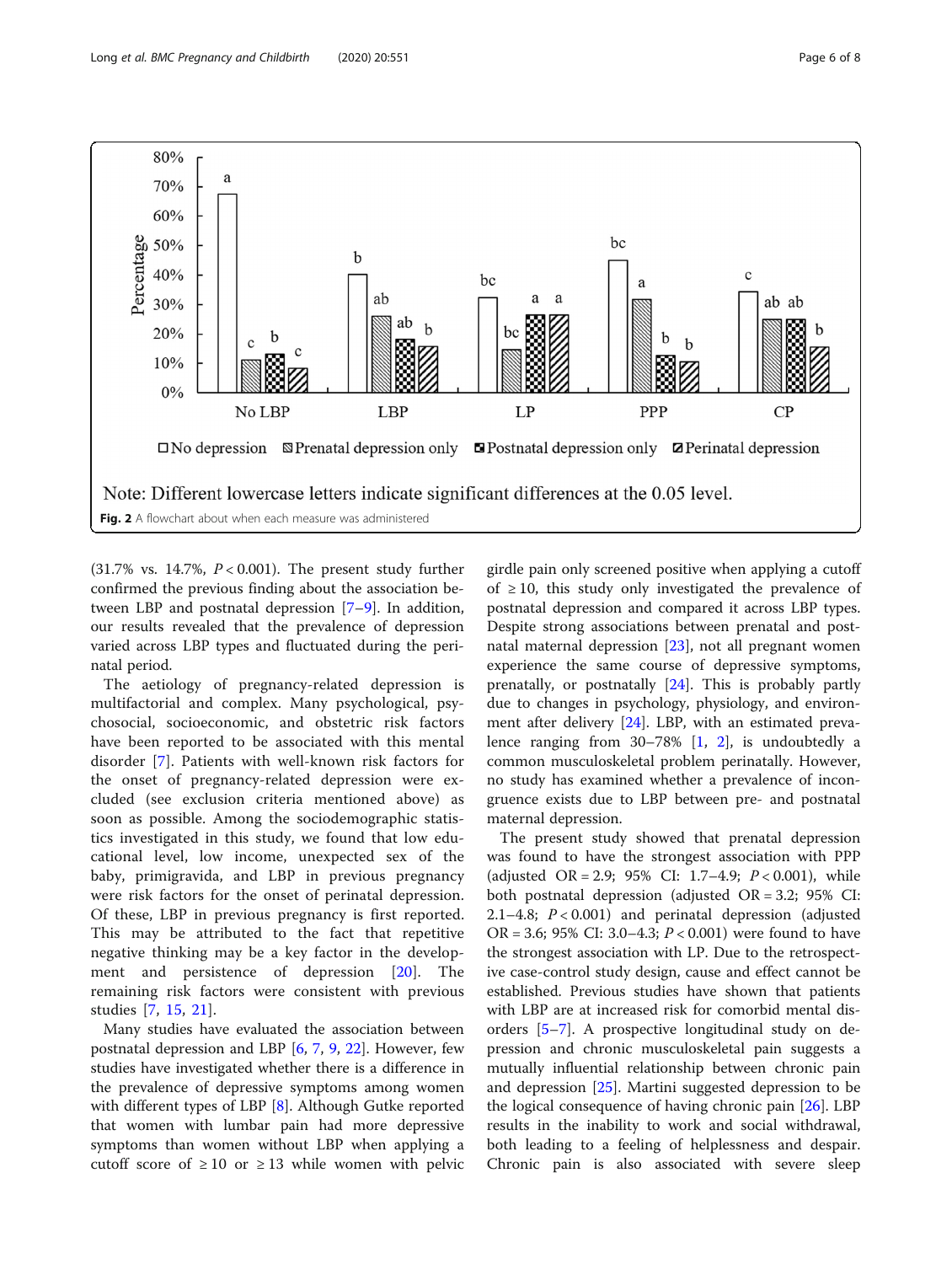problems and insomnia, both problems that can exacerbate depression and pain [\[7](#page-7-0)]. Patients reporting severe pain were far more likely to experience depressive symptoms [[6](#page-7-0), [7\]](#page-7-0). The association of chronic pain and depression might be due to shared neurobiological pathways of physical and social pain [[25\]](#page-7-0).

Of note, our findings are consistent with Wissart's results regarding women with LP who had more depressive symptoms than women without LBP when applying a cutoff score of  $\geq 10$  or  $\geq 13$ , while women with PPP only screened positive when applying a cutoff of  $\geq 10$ . Wissart used two cutoff scores of  $\geq 10$  and  $\geq 13$  to screen possible depression, but we did this only with the cutoff of  $\geq$  13 because this cutoff is more commonly used and indicates more probable depression, which might have been clinically significant depression [\[27](#page-7-0)]. Using the cutoff of  $\geq$  13, the prevalence of depressive symptoms in postnatal women with LBP in our study was 18.1%, which is similar to other studies (14.6%-17%) [[6,](#page-7-0) [8](#page-7-0)]. By contrast, it was first reported in our study that the prevalence of depressive symptoms in prenatal and perinatal women with LBP was 26% and 15.7%, respectively.

Prenatal depression across LBP types has a different prognosis after delivery. In general, women with depression in the PPP subgroups were nearly twice as likely to have no depression and recovered anytime between delivery and six months postnatally in comparison with those in the LP subgroup  $(31.7\% \text{ vs. } 14.7\%, P < 0.001)$ . In addition, women without depression in the LP subgroup and CP subgroup were nearly twice as likely to develop depression before six months postnatally in comparison with those in the PPP subgroup (26.5% vs. 12.7%, 25.0% vs. 12.7%, both  $P < 0.001$ ). While it was clear from the literature at the outset that depression and LBP are indeed related, this study has added to the evidence base by examining the characteristics of depressive symptoms among pregnant women with different types of LBP. Our study supports the dynamic view (from prepartum to postpartum) and multidimensional view (across LBP types) of maternal depressive symptoms among pregnant women. Based on our findings above, it is seemingly crucial for midwives or gynecologists to screen for prenatal and postnatal depression separately and discriminate among the specific types of LBP during pregnancy to identify women at risk and offer appropriate treatment strategies for both symptoms in time. Our results highlight the need to address emotional and physical requirements due to the bio-psychosocial model of pain management. Addressing certain cognitive behaviors, such as functional self-efficacy and catastrophizing behaviors, patients could have less severe pain and less functional disability [[28](#page-7-0)]. Besides, a decrease in the percentage of posterior pelvic pain with depression was

observed after delivery, while the reverse situation occurred with lumbar pain. This result helps practitioners give specific advice that women know their possible situation and prognosis about these two conditions before the pregnancy and seek psychological help if necessary.

There were several limitations in our study. First, the primary limitation was its retrospective case-control design, which was less eloquent to deduce causality from the results. Selection bias existed, especially for the possible risk factors for depressive symptoms. Besides, despite the assessment of both pre- and postnatal depression, due to considerations of subject burden, we were limited to assessing depression during the third trimester of pregnancy and at only six months postnatally. Our study did not incorporate potential influences of early maternal behavior and other factors or later postnatal stages, which requires further investigation to cover the whole perinatal period. Finally, our assessment of maternal depressive symptoms was based on a common screening tool designed to elicit a subjective report of mental well-being instead of a clinical diagnosis. These limitations open the door for future studies.

## 5. Conclusion

Prenatal depression was strongly associated with posterior pelvic pain (adjusted OR = 2.9; 95% CI: 1.7–4.9;  $P \lt \text{ }$ 0.001), while postnatal depression (adjusted  $OR = 3.2$ ; 95% CI: 2.1–4.8; P < 0.001) and perinatal depression (adjusted OR = 3.6; 95% CI: 3.0-4.3;  $P < 0.001$ ) were strongly associated with lumbar pain. In addition, a decrease in the percentage of posterior pelvic pain with depression was observed after delivery, while the reverse situation occurred with lumbar pain. It is necessary to screen prenatal and postnatal depression separately and differentiate among LBP types during pregnancy. Attention to these factors may help to outline better management strategies to improve maternal health.

#### Acknowledgements

We thank the patients who participated in this study and the staff involved in this work.

#### Authors' contributions

TM and GL participated in concept development, data generation, quality control of the data, data analysis and interpretation, and writing of the manuscript. ZY, YN, and SW were responsible for the data analysis and participated in the interpretation and presentation of the data. ZY and YP provided input into the data interpretation. ZY, YN and SW were involved in the concept development, quality control of the data, and data analysis and interpretation of the manuscript. All authors have read and approved the final version of the submitted manuscript.

#### Funding

No funding was obtained for this study.

#### Availability of data and materials

The datasets generated and/or analysed during the current study are not publicly available due to restrictions associated with anonymity of